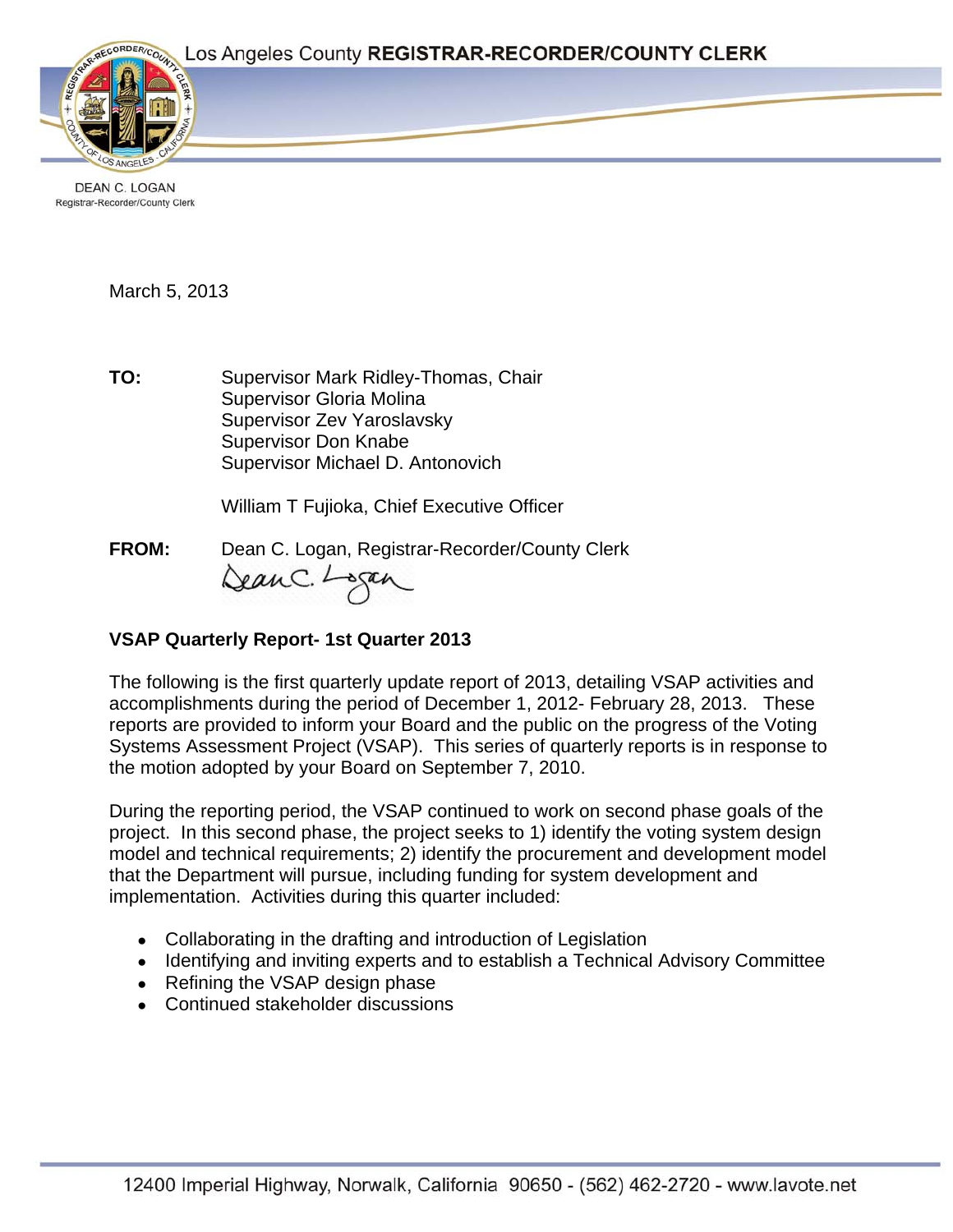## **Collaborating on the drafting of legislation**

The Department collaborated with the CEO Governmental and Legislative Affairs section to draft legislation that supports the VSAP efforts. This proposed language will 1) streamline the voting system approval and certification process for the state; 2) allow counties to develop, own, and operate their own voting systems; 3) allow counties to utilize Voting Modernization Fund monies for the development of voting systems. These efforts are aligned with the County's 2013-2014 State Legislative Agenda and a motion adopted by your board on February 12, 2013.

# **Preparations for launch of Technical Advisory Committee**

The Department initiated establishment of a VSAP Technical Advisory Committee. The purpose of the Committee is to provide technical expertise and consultation on the voting system modernization process. The Committee will review and analyze design concepts and relevant research to provide input and guidance on the establishment of the technical requirements for a modernized voting system. Additionally, the Committee will provide guidance for the engineering, development, and implementation of the final voting system design. The Committee will be composed of voting technology experts, computer scientists, usability specialist, accessiblity experts, and practitioners. Additionally, represetatives of the Chief Information Office, Secretary of State, and Election Assistance Commission have been invited to participate.

Committee members have been identified and invited to the first Committee meeting which will be held on March 28, 2013 at RR/CC headquarters.

### **Refining the VSAP design phase**

The Department continues to work with County Counsel and the Chief Executive Office in preparations to launch the design phase of the VSAP. In this phase, the VSAP seeks to engage an independent design agency to produce a set of voting system design models that meet the needs and expectations of Los Angeles County and its constituents as represented through the VSAP General Voting System Principles and public opinion data. The design process is a critical phase which will lay the foundation for system engineering, prototyping, manufacturing and implementation during future phases. It is expected to launch in March 2013 and is projected to be a 16-18 week project. We will keep your Board informed on the status and outcome of this process through these reports.

### **Continued stakeholder discussions**

The Department continues to meet with voters, regulators, experts, and other stakeholders with the intent of keeping them informed and engaged in the process as well as gathering data and information that is of benefit to the VSAP. During this period,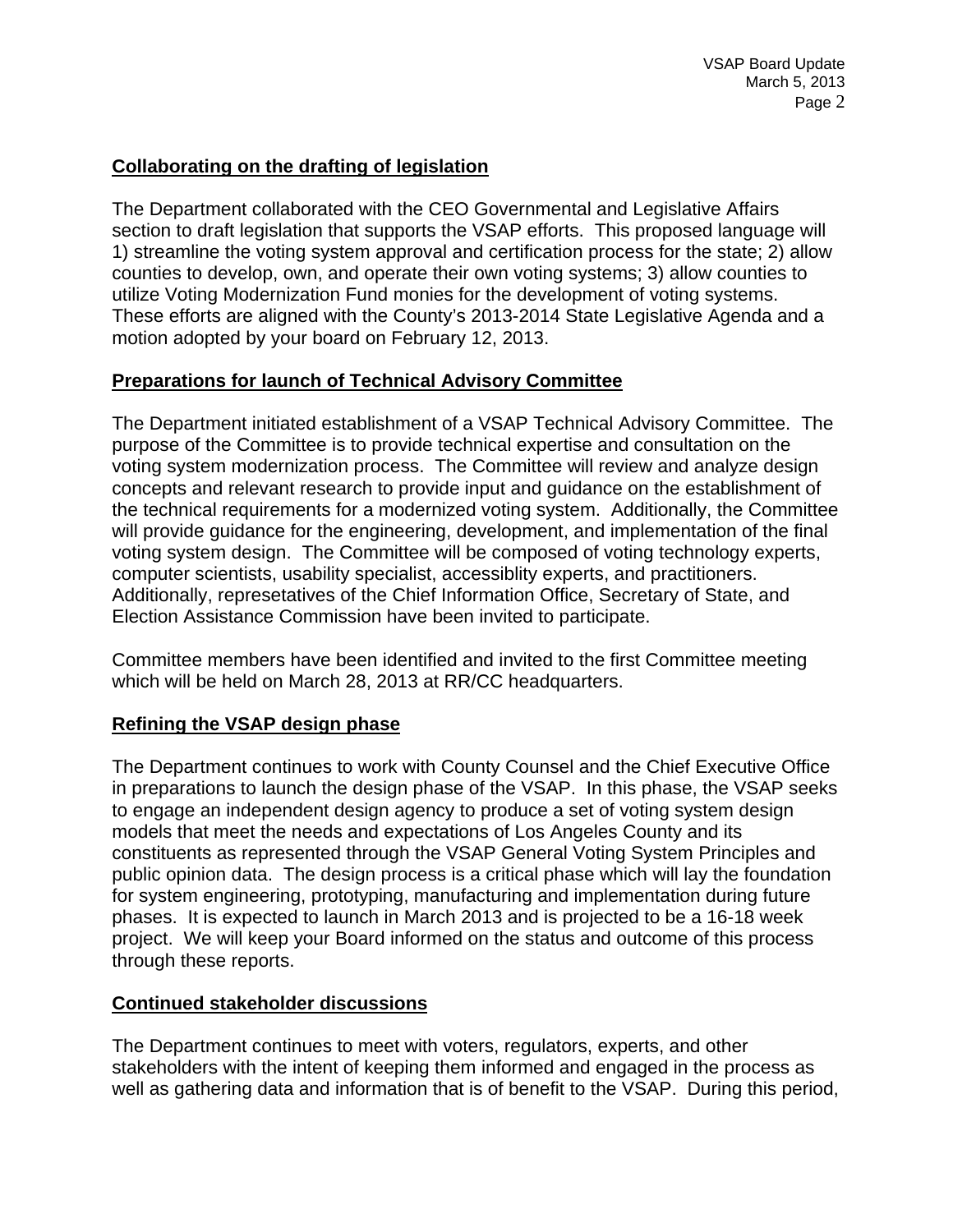the Department met with and facilitated discussions with the National Institute of Standards and Technology and presented at the "Future of Voting Systems Symposium" hosted by Election Assistance Commission (EAC) and NIST.

#### 1. NIST Meeting- January 28-29, 2013

John Wack and Mary Brady from NIST visitied RR/CC headquarters to learn more about LA County's election operations and the VSAP. The VSAP Advisory Committee and Department staff met with the NIST representatives to discuss the role of NIST in the voting system certification process and LA County's election process and voting system modernization efforts.

#### 2. Future of Voting Systems Symposium- February 26-28, 2013

Department staff engaged in a three day symposium with academics, researchers, election officials, and other stakeholders to discuss the future of the voting system market and regulatory environment. During this symposium, I participated in a panel discussion with other election officials to discuss voting system modernization efforts being led by election jurisdictions.

#### **About the VSAP**

Launched in September 2009, the Voting Systems Assessment Project (VSAP) was developed by the Department in response to the growing voting system needs and challenges faced by the County. While the County's current voting system has served the voters of Los Angeles County with accuracy and integrity, the design of these systems and the age of their technology do not offer the technical and functional elasticity necessary to continue to accommodate the growing and increasingly diverse electorate.

The size and diversity of Los Angeles County and the limited voting systems market, however, make it almost impossible to reasonably consider a commercial off-the-shelf voting system solution. Any voting system solution will entail a significant development or customization process in order to satisfy the County's needs, General Voting System Principles and technical requirements.

In response to these needs and challenges, the VSAP takes an unprecedented and comprehensive approach at modernizing the County's voting system. The vision of the project is to implement a voting system through a transparent process that takes into account the needs and expectations of current and future Los Angeles County voters. The VSAP aims at achieving three goals in this process: 1) give current and future Los Angeles County voters an unprecedented opportunity to participate in the assessment and development process; 2) increase voter confidence in the electoral process through the participatory structure of the project; 3) synthesize public input and research to acquire or develop a new voting system for the County.